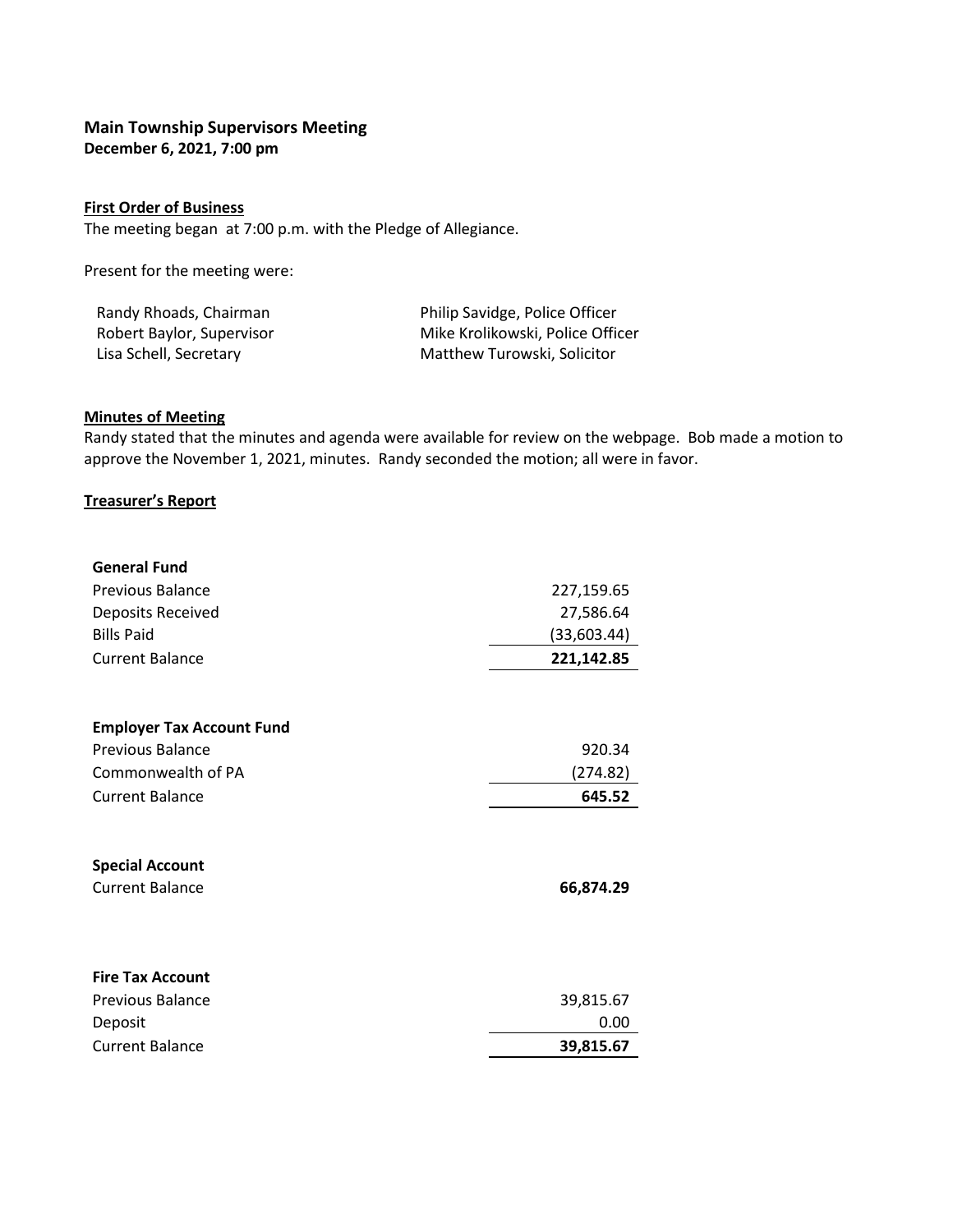| <b>State Account</b>    |            |
|-------------------------|------------|
| <b>Previous Balance</b> | 154.104.47 |
| Interest                | 31.67      |
| <b>Current Balance</b>  | 154.136.14 |

Bob made a motion to approve the November treasurer's report as read; Randy seconded the motion.

# **Public Comment**

Ralph Defrain wanted to state that he incorrectly stated at the October meeting that the Fire Company monthly meetings were open to the public and wanted to correct his statement and clarified that the Fire Company monthly meetings are not open to the public, they are private, which is stated in their bylaws when they organized in 1957.

Bob Baylor stated that he did not feel that was right, especially since the township put a Fire Tax in place. Ralph and Dave Broadt stated that they were not there to argue they just wanted to correct what was said in October, that only fire company members may attend the meetings.

Joyce Lingousky stated that the Sportsman Club bylaws are the same way, only members allowed to attend, they do not address public comments either.

# **Old Business**

#### **Chairlift**

Randy stated the one outstanding issue with the handicap sign was corrected and the project is now closed.

#### **New Business**

#### **2022 Budgets**

Lisa stated the 2022 budgets will be advertised and posted on the webpage as follows:

State Fund: \$80,000 General Fund: \$243,000

Bob made a motion to approve the 2022 Budgets; Randy seconded the motion; all were in favor.

#### **Sewage Officer Report**

Lisa read the November report submitted by William Brior:

Provided correspondence on the sewage malfunction for Dan O'Kane.

Did a site evaluation and discussed sewage options for Bryan Reamer.

Investigated a sewage malfunction at 2319 Brookside Road.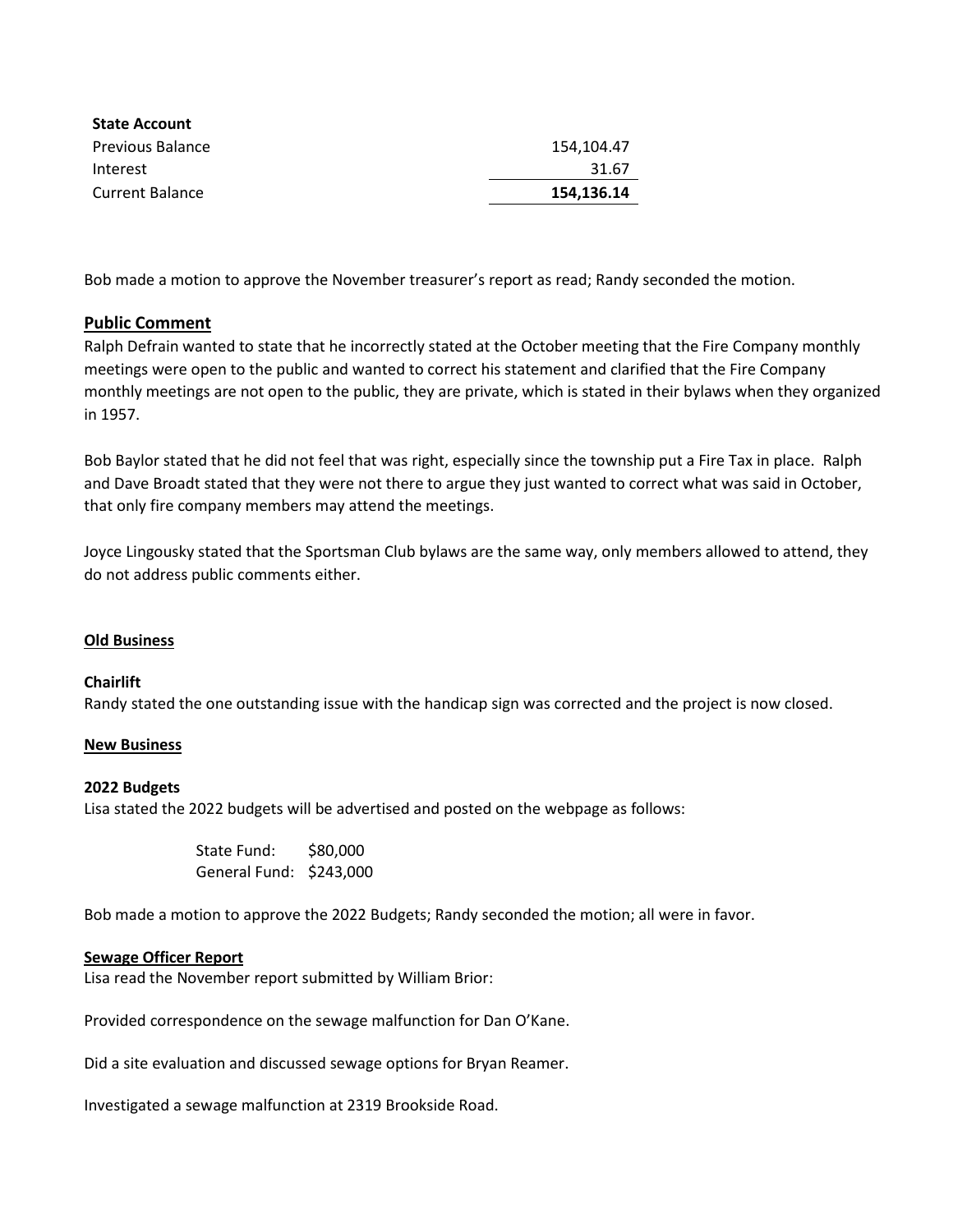Mr. Brior also maintained the township's Act 149 files for November 2021.

Bob made a motion accept the Sewage Officer Report; Randy seconded the motion; all were in favor.

#### **Zoning/Construction Report**

Zoning Permits – no permits were issued.

Construction Permits – no permits were issued.

#### **Zoning Issues**

Issued a C/O for the chairlift project, sign was changed to the correct height and township can sign-off when they are satisfied.

Responded to an inquiry about a catering business in the Church on Mainville Dr.

Responded to an inquiry about if a permit was required for a roof replacement, no permit is needed.

Bob made a motion to accept the Zoning Report; Randy seconded the motion; all were in favor.

#### **Police Report**

Philip read the police activity for the month of November:

Hours-210 Miles Driven- 1,152 Incidents - 60 Non-Traffic-0 Traffic citations-13 Domestic – 1 Drug Arrest – 1

Randy stated that since the police have been taking different bus run in the mornings, he has received numerous comments on how the parents love it.

Randy also stated that as of January 2022, at the Reorganization Meeting, Mike Krolikowski will be passing the Officer in Charge on to Philip Savidge and Mike will transition to Senior Patrolman. Randy stated that this was Mike's decision.

Mike stated that he wanted to dispel any rumors and stated that he is not giving up being a police officer but just the OIC since he has been busy with the family business and the OIC requires a lot of paperwork and training to keep up to date and he just assumed the role when Jack retired, and it is a lot of work. Mike also stated that there should always be a back-up and Phil is young and he is a good officer for the position.

Mike then wished everyone a Merry Christmas.

Bob made a motion to accept the police report; Randy seconded the motion; all were in favor.